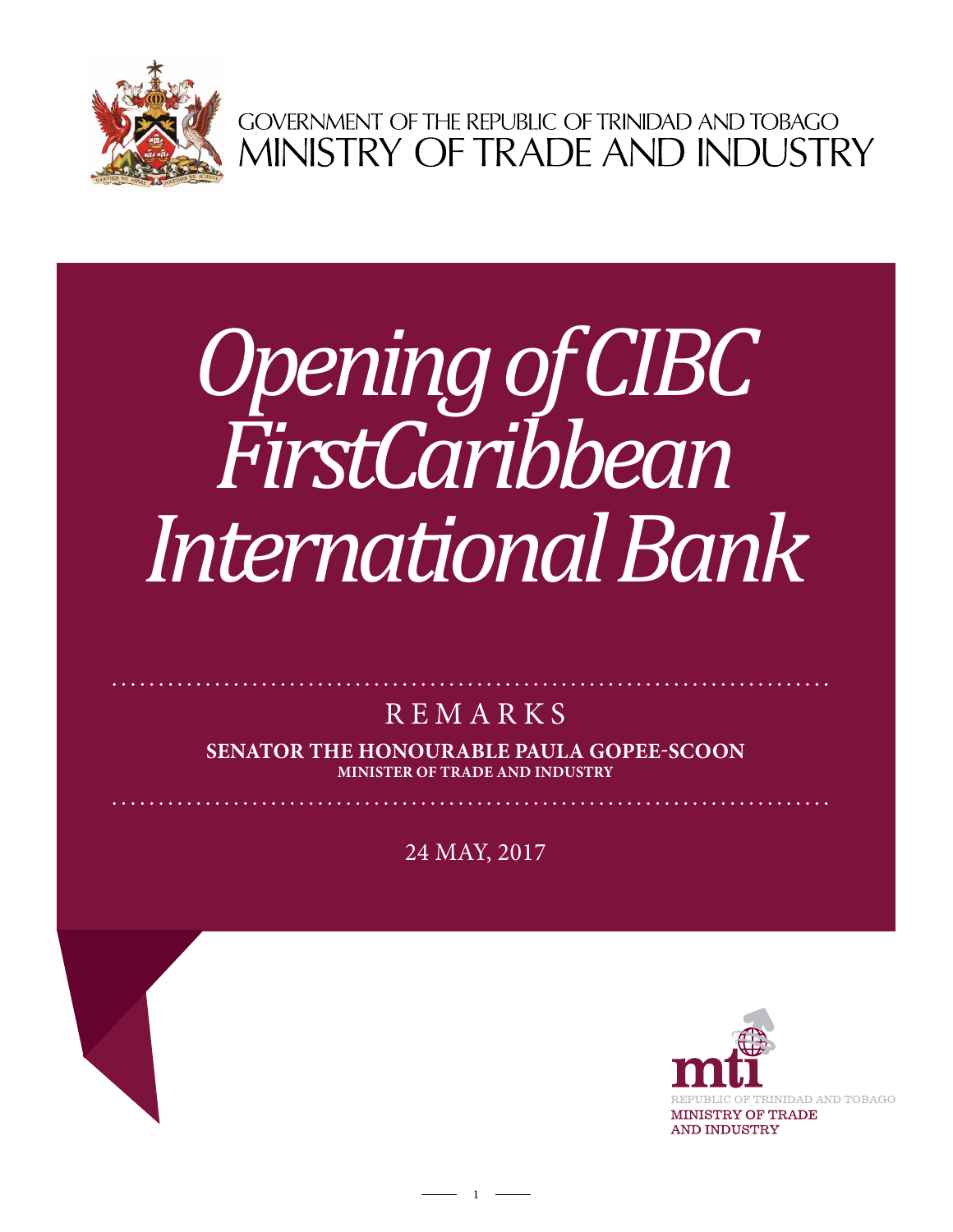# Good evening.

It is indeed a pleasure to address you at the opening of this state of the art banking facility. CIBC FirstCaribbean International Bank has been operating and serving Trinidad and Tobago for twelve years and its expansion is noteworthy, as it underscores the viability of Trinidad and Tobago's financial sector in the face of economic challenges. The Oxford Business Group, in its latest report, acknowledged Trinidad and Tobago's growing reputation as a regional financial center with a well-capitalized and financially healthy banking sector.

# **Economic Outlook - The Banking Sector**

In all economic systems, the banking sector has a leading role in providing essential financial tools and resources, making it vital for the proper functioning of any economy. For developing countries in particular, banks serve as a primary financier by utilizing their unique capacity to finance production and investment for the business sector. This enables firms—large, medium and small—to grow their operations within a particular market and provides them with opportunities to export to new ones. This in turn supports growth at the aggregate level and ultimately promotes national economic development.

In the local context, banks continue their role in contributing to our overall economic growth. Together with insurance and real estate, financial services form the largest part of the services sector and the second largest contributor to GDP, approximately 17% or TT\$16 billion. Not only has the banking sector been a major contributor to GDP, but its growth has outpaced the country's economic expansion; so as GDP contracted by 1.2% in 2015, the financial sector grew by 1.9%. These figures are a testament to the robustness of the local banking sector which can be attributed to progressive management systems and overall competitive business strategies.

On the other side, according to a recent survey by the Inter-American Development Bank, over 20% of local firms indicated that 'access to finance' was the second most important obstacle affecting their performance. This is further reinforced by the World Economic Forum's latest Global Competitiveness Index, which ranks 'access to credit' in Trinidad and Tobago among the top three challenges for businesses and investors, despite the high levels of liquidity in the financial system.

In other words, even though Trinidad and Tobago performs better in terms of its ability to finance private sector projects, access to financing remains a significant obstacle. In fact, domestic credit to the private sector has been declining and is significantly lower than in comparable commodity-dependent small economies. It is clear that banks have a significant role to play, not only in providing funding and other financial services and resources to the public and private sector, but in ensuring a stable and strong economy with the potential for sustained growth and development.

## **National Development Strategy 2016-2030 (Vision 2030)**

You would be aware of Government's National Development Strategy 2016-2030, more commonly known as Vision 2030, which serves as the roadmap to successfully guide the country towards socioeconomic prosperity and ultimately achieve developed country status by the year 2030.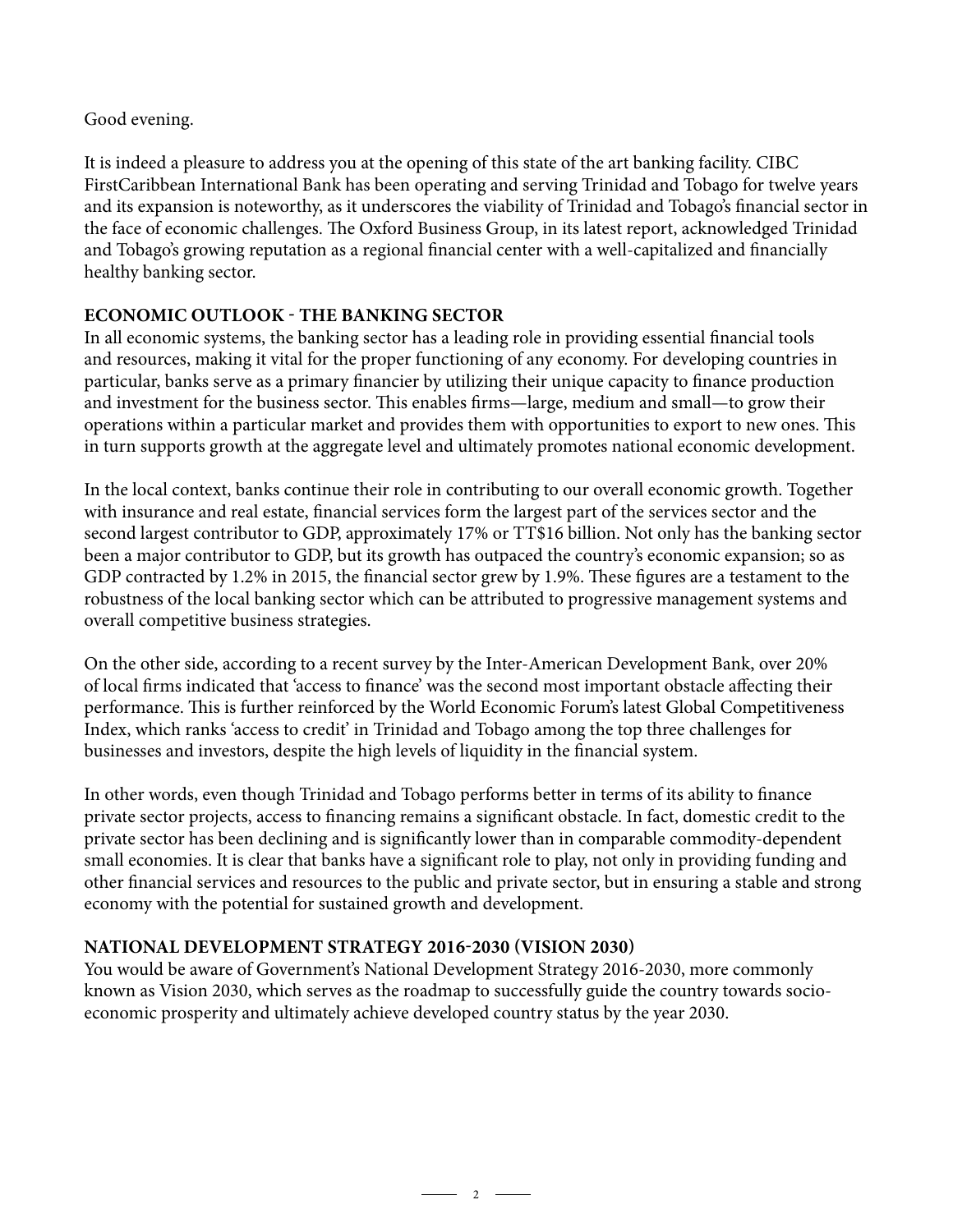Vision 2030 includes five overarching development themes, which will take the country's transformational agenda to the year 2030. These include:

- 1. Putting People First: Nurturing Our Greatest Asset;
- 2. Promoting Good Governance and Service Excellence;
- 3. Improving Productivity through Quality Infrastructure and Transportation;
- 4. Building Globally Competitive Businesses; and
- 5. Valuing and Enhancing Our Environment.

These thematic areas are grounded in the Vision 2020 pillars, the Official Policy Framework, and the global development agenda as outlined in the United Nations' Sustainable Development Goals. This Government, through several Ministries and Agencies, has placed significant resources on initiatives under the theme Building Globally Competitive Businesses, particularly through its support for diversification efforts and mechanisms to create an enabling business and investment climate.

#### **Diversification**

New and emerging sectors play a critical role as they provide opportunities for generating increased revenues and achieving global competitiveness. In this regard, Government has prioritised several key areas.

#### *Agriculture and Agro-processing*

One of the more recent initiatives by the Government in support of the growth of the Agriculture Industry, is the development of the Agro-Processing and Light Industrial Park in Moruga. This park will be built on 18.83 acres of State land and represents an investment of approximately TT\$69.3 million. The facilities on this Park will allow for:

- the processing of raw materials and intermediate products that originate from agriculture, forestry and fisheries;
- the manufacture of food and beverage products and the conversion of fresh produce into semiprocessed raw material or processed products; and
- facilities for the canning, bottling and freezing of finished products.

With Government's support, it is expected that investors will continue to build capacity, increase efficiency and productivity, and expand their activities beyond traditional local and regional markets. What is required though is the availability of credit to farmers and investors.

While the Agricultural Development Bank has specially designed products and services for such customers; commercial banks are endowed with significantly greater assets to grow this sector. We, therefore, urge all financial institutions to play their role in the growth of these businesses and at the same time, reducing the country's food import bill.

#### *Manufacturing*

The fourth industrial revolution at the international level is upon us. Many countries across the globe have been riding the wave brought about by technology, in an effort to expedite the development and productivity of materials. Ladies and gentlemen, it is time for Trinidad and Tobago to do the same.

While our local manufacturing sector is considered the second largest non-energy sector, it recorded a disappointing 5.7% contraction in 2016. Whilst output in the food and beverage industry continues to increase both in quantity and competitiveness, as seen through the expansion and regional market

 $\overline{\phantom{1}}$  3  $\overline{\phantom{1}}$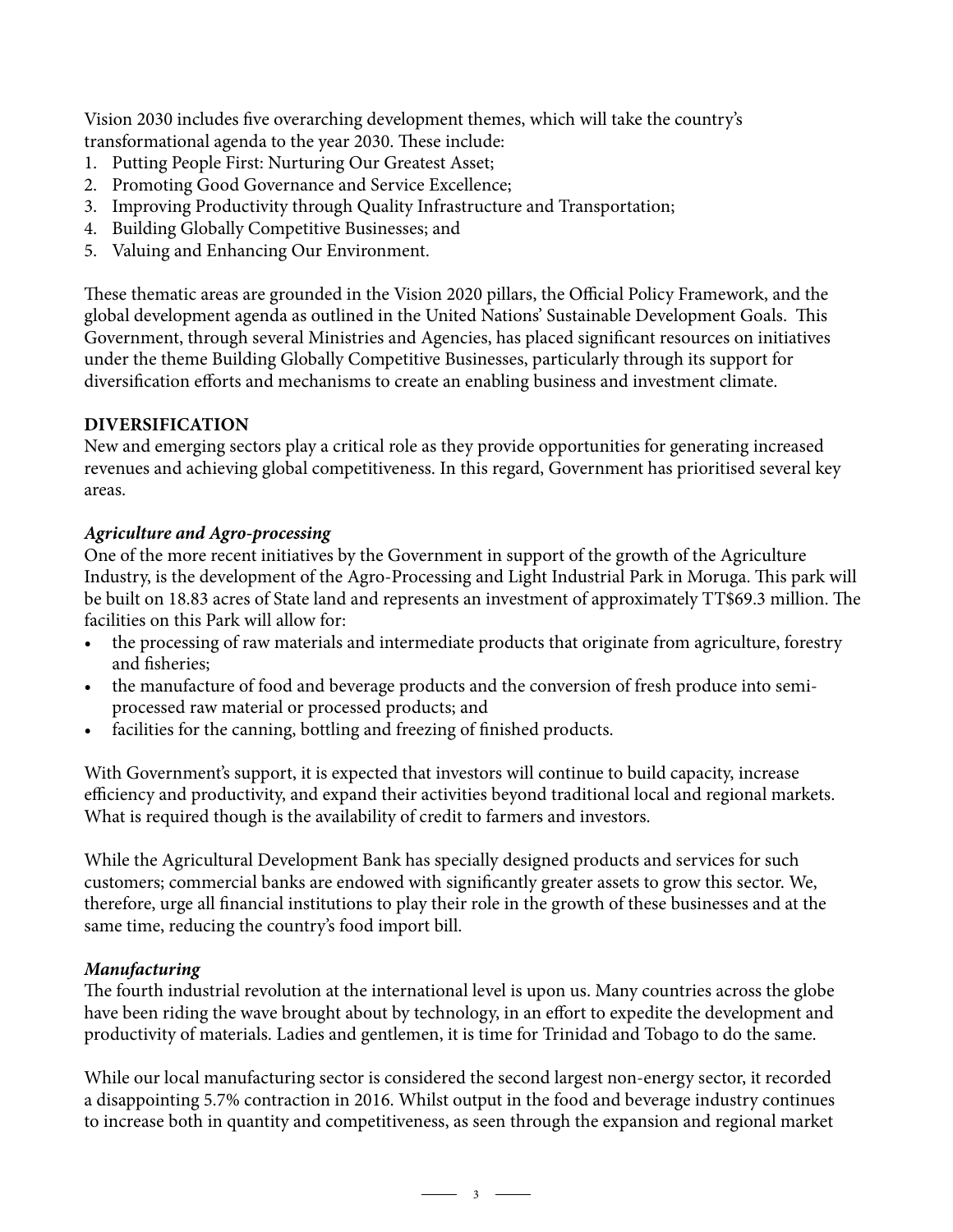dominance of several companies like Bermudez, Kiss and KC Confectionery, there are other industries such as wood and wood products; textile, garments and footwear; and chemicals and non-metallic minerals, which need to find technological and innovative production solutions to reverse a negative trend and assist in the overall growth of the sector.

Manufacturing, without a doubt, provides significant opportunities for investment and we certainly invite your further participation as our producers innovate and create niches for themselves, here and abroad.

#### *Creative Industries*

The Cultural and Creative Industry (CCI) is among the most rapidly growing sectors across the globe significantly influencing income generation, employment opportunities and export earnings. A December 2015 study on the cultural and creative industry (CCI) by Ernst and Young, commissioned by the International Confederation of Authors and Composers Societies (CISAC), points out that in 2013, cultural and creative industries worldwide generated revenues of US\$2,250b (US\$2.25 trillion – almost triple the 2011 total) and employed 29.5 million people.

This Government has prioritized the Creative Industries as an area for diversification. The industry, which encompasses Film, Fashion and Music, contributes as it is some 5.15% to Trinidad and Tobago's GDP. There is potential for much more.

Significant opportunities for investment are available in areas such as the development of a film production studio, an animation studio, a sound stage, a music recording studio, performance stages and a textile manufacturing facility. Financial institutions are therefore encouraged to partner with investors through varied financing mechanisms, as we aim to further promote and develop this exciting and profitable industry.

I noted BATT's website mention support for the arts and culture as part of the Members' CSR activities. The creative industry, however, requires that local bankers look at the sector through more than a CSR lens and fully capitalize on the benefits that can be derived from the growth of this industry.

#### *Tourism*

The tourism and hospitality industry has emerged as one of the key drivers of growth among the service sectors across the globe, contributing approximately 10% of global GDP or US\$7.6 trillion. The rapid development of tourism worldwide has led an increasing number of developing countries to exploit natural and cultural assets. Tourism creates significant opportunities to develop infrastructure, create employment, promote local circular flows of income, preserve natural resources and culture, and reduce poverty. However, the success of our local industry is closely tied to cooperation from financial institutions.

#### *Maritime*

The domestic maritime sector encompasses a wide range of activities, with tremendous potential for growth, particularly in the areas of port operations and logistics, dry-docking and yacht/ship repair, and transshipment. The domestic maritime sector therefore has the potential to be a significant employer and provider of foreign exchange. Many local stakeholders have plans for expansion, however, a significant obstacle remains access to finance and the absence of reasonable interest rates for the growth of the industry.

 $-$  4  $-$